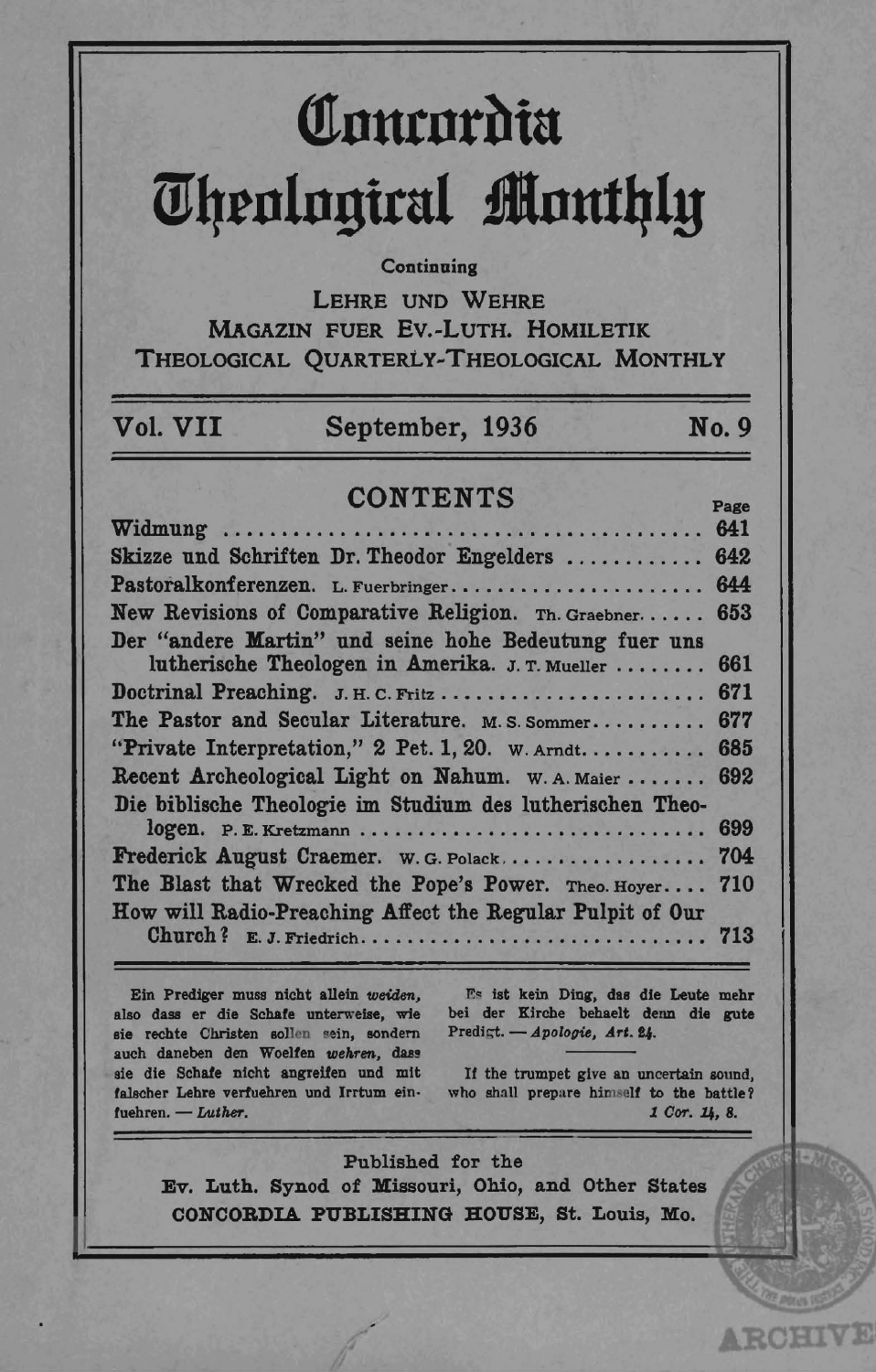bai3 ~ <sup>0</sup>t f dj en in bet @3djrif± ift unoebingt geooten, ba£! fortwiifjrenbe Bergleichen der berschiedenen Texte, die dieselbe Lehre behandeln, das gründliche Unterfuchen der Formen, der grammatifchen Konftruktion und aller andern in Betracht fommenden Tatfachen. Probertfon hat mit iRedj± einige Sl'apiteI fdne£! au£!gei)eidjneten mudje£! *The Minister and His Greek New Testament* mit den überfchriften berfehen: "Pictures in Prepositions", "Sermons in Greek Tenses" unb bergleidjen meljt. Und bergeffen *wir hierbei auch nicht das alte lateinifche* Wort: Nulla dies sine linea. ~\Bas man beim Studium mit der  $\widetilde{\kappa}$ eder in der Hand fixiert, wird in der Regel zweimal so leicht im Gedächtnis haften. Und hat man es erft einmal so weit gebracht, dann werden auch die andern Studien auf dem Gebiete der Ffagogik, der Gefchichte, der Archäologie {cine unfroetwinbIidjen 6djwierigfciten oiden.

~. (E. ~te~mann.

#### **Frederick August Craemer.**

 $(1812 - 1891.)$ 

Cursed be he that doeth the work of the Lord negligently.<sup>1</sup>) - *Jer.* 48, 10.

Some time ago, in conversation with one of our retired ministers who had received his theological training under Oraemer at Spring field, Craemer was referred to as the "forgotten man of the Missouri Synod." Of course, this is not true of those who knew the man who served as the head of our Practical Seminary for over forty years. They have not forgotten him, especially not those who were trained for the ministry by *"Onkel"* Craemer. Their eyes light up when they think of him, and what they say of him is spoken in a tone of profound love and admiration. This fact alone bespeaks the greatness of the man and the power of his unique personality. But forty five years have elapsed since Craemer was gathered to his fathers, and the number of those who knew him has grown very small and is dwindling from year to year. When these have all passed on, shall Craemer be forgotten? Shall he be only a name to most of us? Is there nothing in the life and activity of this man, who stood in the front ranks of the fathers with Walther, Wyneken, and Sihler, that may benefit the present generation and those that are yet to come?

As the golden anniversary of our esteemed colleague Dr. E. Engelder falls in the same year in which our Practical Seminary is celebrating its ninetieth anniversary, and as Dr. Engelder also served as professor of that institution for a number of years, we felt that we could honor our colleague in no better way than by writing

704

<sup>1)</sup> Marginal reading.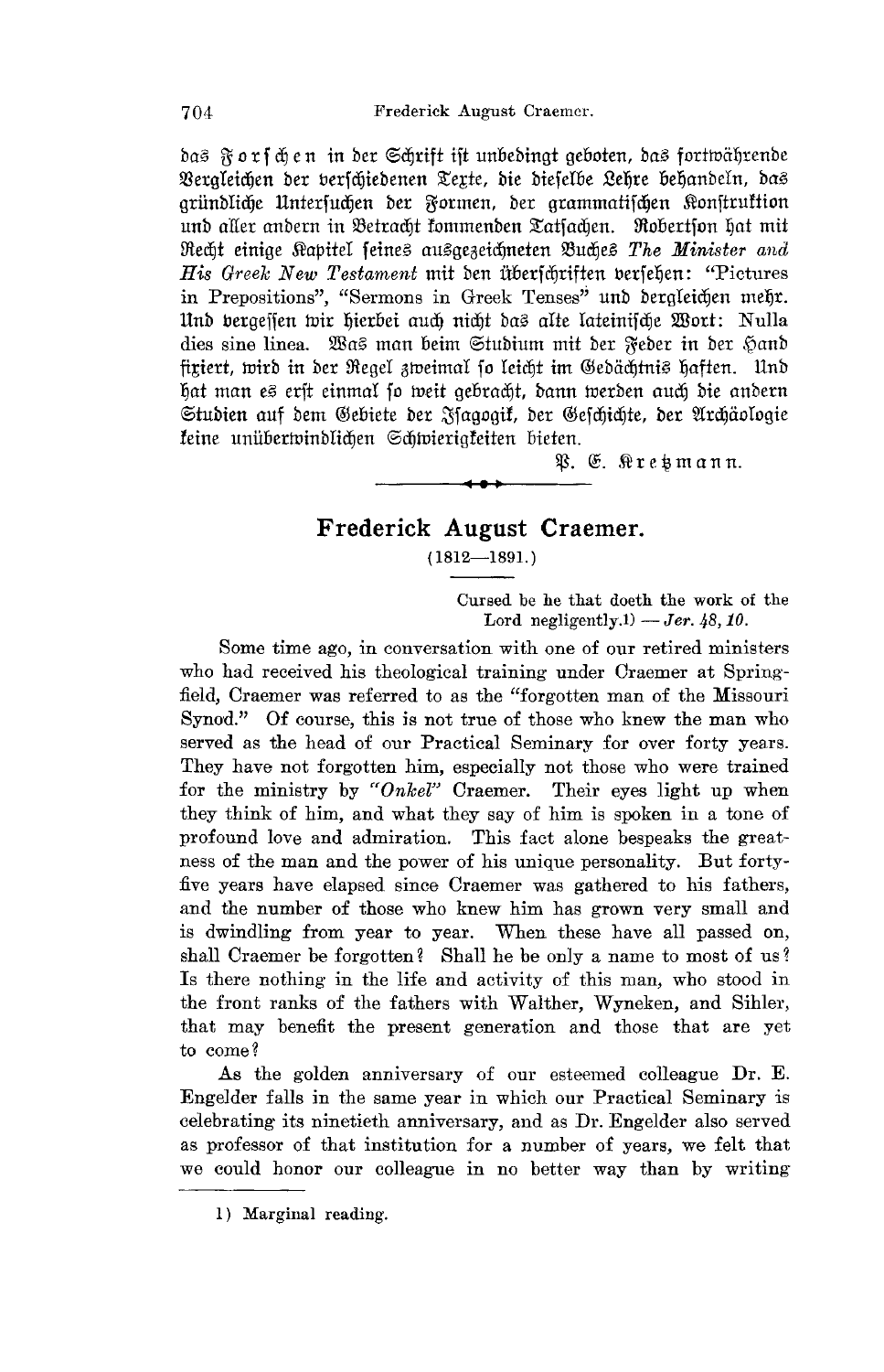a brief appreciation of Frederick August Oraemer and thus make at least a small contribution toward keeping his memory alive among us. "Remember them which have the rule over you, who have spoken unto you the Word of God; whose faith follow, considering the end of their conversation," Heb. 13, 7.

In Dr. W. Sihler's memorial 2) to Prof. A. Wolter, 3) who had died of the cholera, we are informed that Wolter had pasted on his standing-desk a paper inscribed with the words of Jer. 48, 10: "Oursed be he that doeth the work of the Lord negligently." Dr. L. Fuerbringer writes 4) that Oraemer had the same sentence written on his desk.<sup>5</sup>) Other great lights in the Church have had similar mottoes. Martin of Tours labored according to the sentence "Non recuso" *laborem"*; David Brainerd, "There is no greater satisfaction on earth than joy in God and a life in the service of the Master"; John Eliot, "Prayer and pains through faith in Ohrist will do anything." Oraemer's motto certainly characterizes his career most strikingly.

True, not at the outset. Though brought up by a strict father and a godly mother in his native Kleinlangheim, Bavaria, and matriculating at the University of Erlangen as a *studiosus theologiae et philologiae*, Craemer at first was not a true Christian, but a rationalist; and at the university he became so deeply involved in the patriotic movement of his day to restore the old "Holy Roman Empire of German Nations" that he was arrested and imprisoned for six years for participation in the famous *Frankfurter Attentat,*  and remained under police surveillance even after obtaining his freedom in 1839. This experience, as trying as it was, had no visible effect upon his inner life. But when, upon continuing his studies at the philological seminary of Professor Thiersch in Munich, the Lord laid him low with sickness, that proved to be his "road to Damascus." The seed sown by his pious mother bore fruitage. He became a devout and consecrated follower of Jesus Christ.

He was twenty-nine years old and eager to devote his life to the service of his Master, but there was as yet no indication of what his future field of labor would be. He was first engaged as tutor in a nobleman's family and had the opportunity to travel to Bohemia and Italy. He then received an appointment as tutor in England in the home of Lord Lovelace, in Devonshire, whose wife was the

<sup>2)</sup> *Lutheraner,* Sept. 18, 1849.

<sup>3)</sup> Professor at the Practical Seminary in Fort Wayne, from Nov., 1846, to Aug., 1849.

<sup>4)</sup> *Lehre und Wehre*, 68, 35.<br>5) It may have been the same desk, as Craemer was Wolter's real successor. A. Biewend, who had been called from his pastorate in Washington, D. C., to succeed Wolter, served only from Nov. 20, 1849, to Sept. 25, 1850, and then went to St. Louis to become professor of philosophy at our Seminary there. Biewend died April 10, 1858.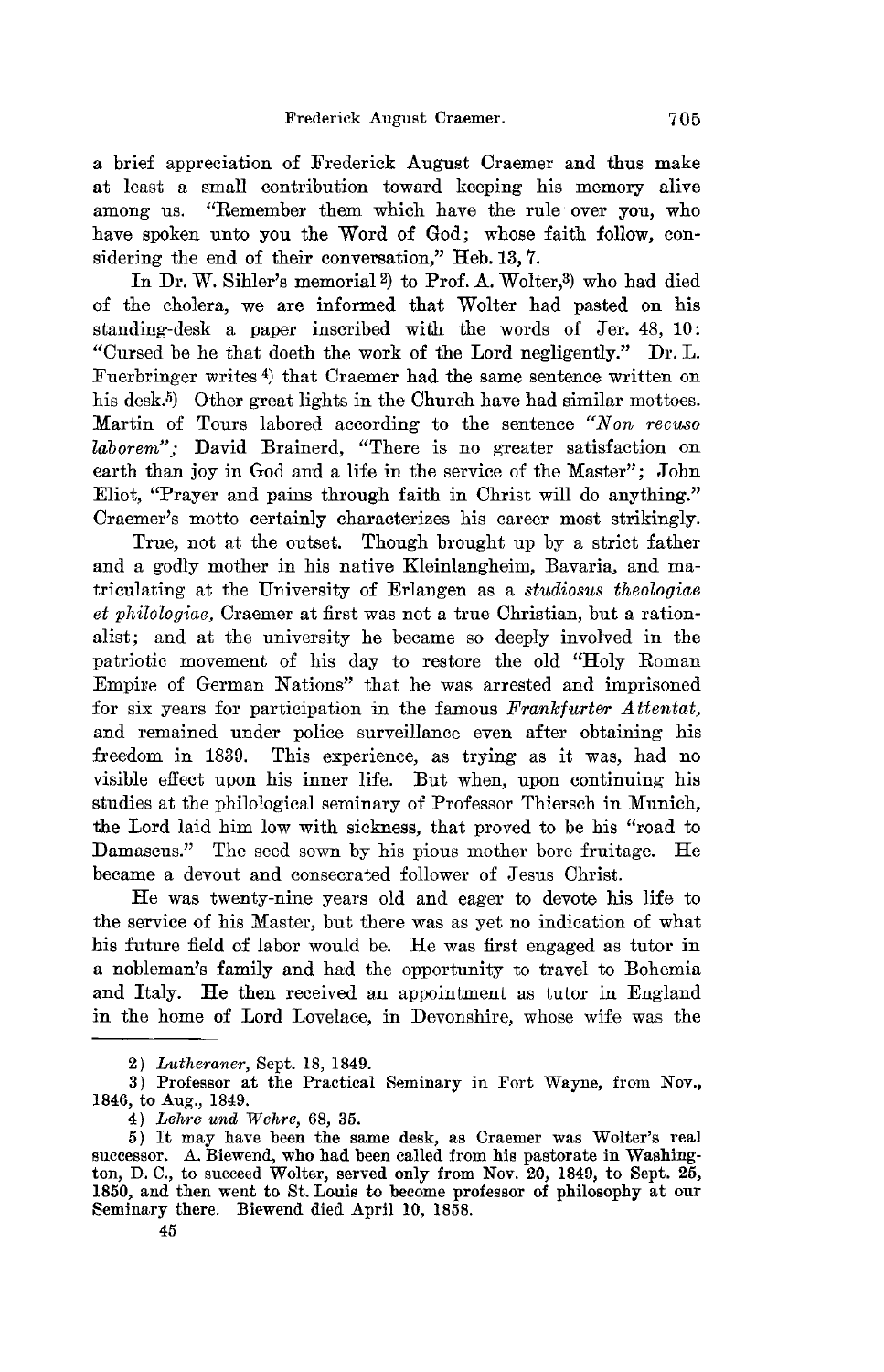daughter of the famous Lord Byron. In this family he had occasion to witness for his faith; he refused to agree with the liberal religious principles of Lady Lovelace, a Unitarian. He resigned his place and planned to return to Germany. However, he had in the mean time won the favor of Sir Henry Drummond, cofounder and patron of the Irvingites, who got him an appointment as private tutor at the University of Oxford, with prospects of a professorship at that institution. Craemer might have become a renowned professor at this world-famous school because of his extraordinary linguistic ability; but his staunch Lutheran faith and his intense devotion to his Savior forced him to testify against the Oxford Movement, which, under the leadership of Pusey, Newman, and others, was disturbing the Anglican Church at the time. The result of his outspoken criticism was that nothing came of a professorship. Oxford did not get the services of Craemer because the Lord of the Church had need of him elsewhere.

To Craemer in England had come the news of a movement that was to be of great importance to the Lutheran Church in America and especially for our own Synod. Wm. Loehe of Neuendettelsau, $6$ ) in response to Wyneken's *Notschrei*, had laid the foundation of a training-school for spiritual workers among the scattered German immigrants in the Middle West of the United States. The first missioners 7) had been sent to America. Others were being prepared to follow.S) Loehe needed still more, particularly men thoroughly trained theologically and able to take the lead in the work. Friends had advised Craemer to offer his services to Loehe, who gratefully accepted him and, recognizing Craemer's ability, decided to use him for the establishment of a heathen mission among the American Indians. Loehe's plan in this respect, though not original with him,<sup>9</sup> was a thoroughly practical one. He intended to combine colonization and heathen missions by planting a colony of Christians in close proximity to the Indian reservations so that the pastor of the Christian congregation would serve also as missionary to the red men and the members of his flock would by their Christian life give to the barbarians a continuous practical demonstration of the worth of the Christian faith.

It would take us far beyond the limits set for this article to

<sup>6) &</sup>quot;Dessen Name gerade in der Springfielder Anstalt stets in Ehren gehalten werden soll, der die allergroessten Verdienste um unsre Kirche und *Synode in ihren Anfangszeiten hatte."* L. Fuerbringer, in *Lehre und Wehre,*  68, 7.

<sup>7)</sup> Adam Ernst and George Burger in 1842.

<sup>8)</sup> O. Hattstaedt and A. Saupert followed in 1843.

<sup>9)</sup> The Moravians of Herrnhut had employed similar methods in their foreign mission-work.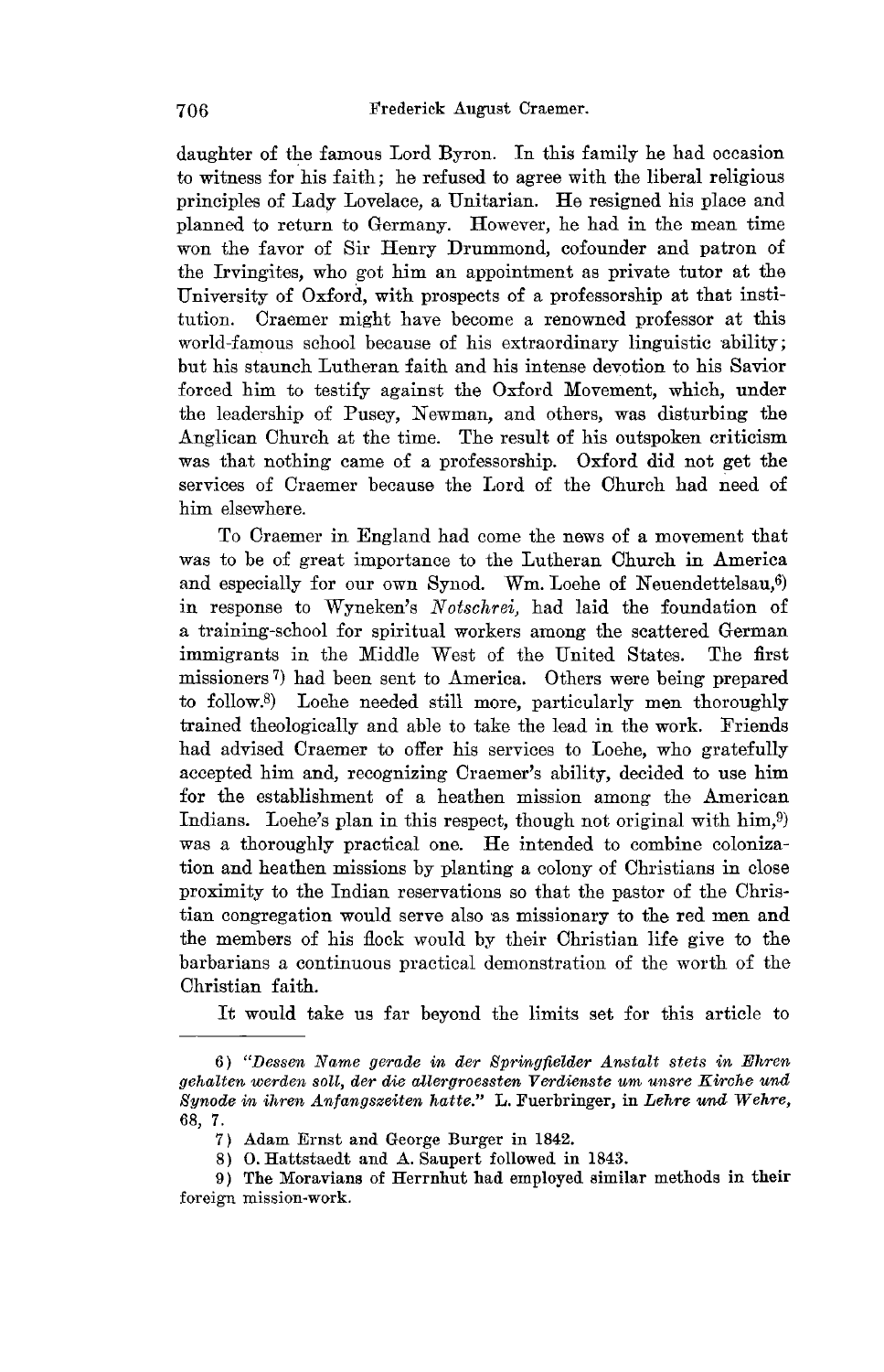go into detail to describe the events that ensued, the careful preparations, Oraemer's call and ordination to serve the emigrant colony as pastor, the voyage to America,<sup>10</sup>) his marriage,<sup>11</sup>) the journey up the Hudson to Albany by sailing vessel, from Albany to Buffalo by railroad,12) thence to Michigan, and the planting of the Frankenmuth colony, about fifteen miles from Saginaw, not far from the reservation of the Ojibwa Indians.

Oraemer in all the activities connected with as difficult a task as this is an inspiring example of self-sacrificing devotion to his Master and to his high purpose not to do the work of his Lord negligently. Much praise has been given to F. O. **D.** Wyneken for his unselfish labors in behalf of the spiritual and temporal needs of the scattered Germans in Northern Indiana, Western Ohio, and Southern Michigan, - and we would not detract one iota from the credit that belongs to Wyneken, by the grace of God, - but the task that confronted Oraemer was a greater one. To organize a colony in the forest primeval of the Saginaw Valley, a colony composed of young Bavarian men and women who had no conception of what confronted them, whose first and most natural reaction was an intense homesickness for the Fatherland and a longing to return when they found themselves forced to construct the rudest, most primitive huts for shelter and to hew down the giants of the forest for clearings on which to raise a few vegetables for food, when they fell a prey to thirst and fever for lack of proper food and water, when they suffered from the bitter cold of a Michigan winter and other privations, - that was a task of no mean proportions. Craemer, however, animated by his intrepid zeal for the Lord's work, went at it undeterred. He was at once leader, pastor, father, physician, counselor, and comforter. Within nine months a colony was at least primitively organized.13) Then, in addition to his manifold labors, he turned his attention to the neighboring heathen Indians. Soon he was preach-

<sup>10)</sup> In the spring of 1845.

<sup>11)</sup> To Dorothea Benthien of Achim, June 10, in St. Matthew's Church, New York, by Rev. Stohlmann.

<sup>12)</sup> With a narrow escape from injury and death in a collision that occurred about a mile from Buffalo.

<sup>13) &</sup>quot;No one," wrote a colonist, "can have an adequate conception of the appearance of a North American landscape. No path through the forests. Through brush and extensive morasses, over fallen trees, which form the only passageways through the swampy land, the path leads to the settlement. A dead silence reigns in these woods, broken only now and then by the weird screeching of the owls, the barking of the squirrels, or the cry of wild four-footed beasts. After one has waded, climbed, stumbled, almost to exhaustion, one comes in view of the colony. And the settlement-what a doleful sight! A cleared space, surrounded by a rough rail fence. In the center of it a miserable cabin, built of rough-hewn logs. The most poverty-strieken village in Germany contains palaces compared with this."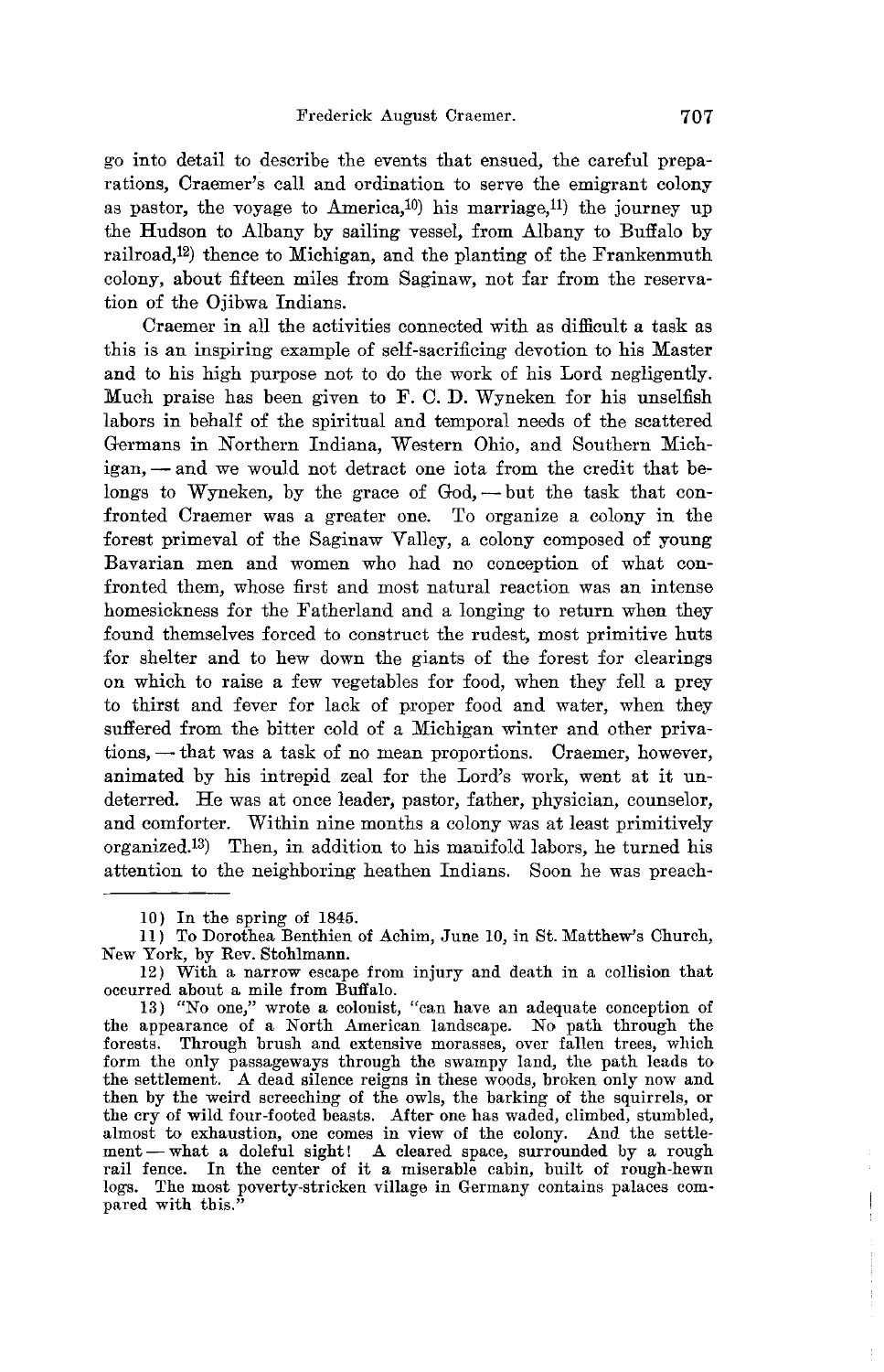ing to them by means of an interpreter, sometimes traveling fifty to seventy miles on foot. He learned their language. He translated Luther's Oatechism into Ojibwa. He took a score of Indian children into his own home in order to civilize them and to have them attend his Ohristian day-school. The work grew apace. There were converts, young and old. Edward Baierlein 14) was sent over to assist. A Ohristian Indian village, Bethany, was founded. The future looked promising. That this mission, for various reasons, did not reach the proportions of, nor endure as long as, those established by Eliot, Brainerd, Zeisberger, and others, was no fault of Oraemer's and Baierlein's, and their work will always remain as one of the bright spots in the rather tragic annals of Ohristian missions among the American Indians.

During this time Oraemer had other problems to solve and other labors to perform. The Michigan Synod, which he and others had joined, proved to be Lutheran in name only. The connection had to be severed.<sup>15</sup>) A new synod was in process of organization among the Saxons in Missouri and the other Loehe missioners, who had withdrawn from the Ohio Synod.16) Oraemer had not attended the first meeting between the Saxons and the Loehe men, $^{17}$ ) as he was still a member of the Michigan Synod; but he did attend the second 18) and the organization meeting 19) and became a charter member of the Missouri Synod and the secretary of its first mission board.

His Synod soon called him to serve in another capacity, to the position of professor at the Practical Seminary 20) in Fort Wayne, which institution he served most faithfully until his death.<sup>21</sup>)

Oraemer's service at this theological school naturally divides itself into three periods according to its location: at Fort Wayne, Ind., 1850--1861;22) at St. Louis, Mo., 1861-18'74, in conjunction with the Theoretical Seminary; at Springfield, Ill., 1875-1891.

- 16) At a meeting in Cleveland, 0., Sept., 1845.
- 17) At St. Louis, May, 1846.
- 18) At Fort Wayne, July, 1846.
- 19) At Chicago, April 25, 1847.

20) Founded by Loehe and Wucherer through Dr. Wm. Sihler in the fall of 1846 and presented to the Missouri Synod by Loehe on Sept. 8, 1847.

21) St. Lorenz Church in Frankenmuth set a fine example by allowing its beloved pastor to accept the call to Fort Wayne. Seventy families escorted Craemer for seven miles, from Frankenmuth to Bridgeport, before they took a tearful farewell.

22) During which time the Teachers' Seminary and the English Academy were added to the institution.

<sup>14)</sup> In 1847. Baierlein labored until 1853, when he left to become a missionary in India for the Leipzig Mission Society. He had been sent to America only as a temporary supply.

<sup>15)</sup> June 25, 1846.